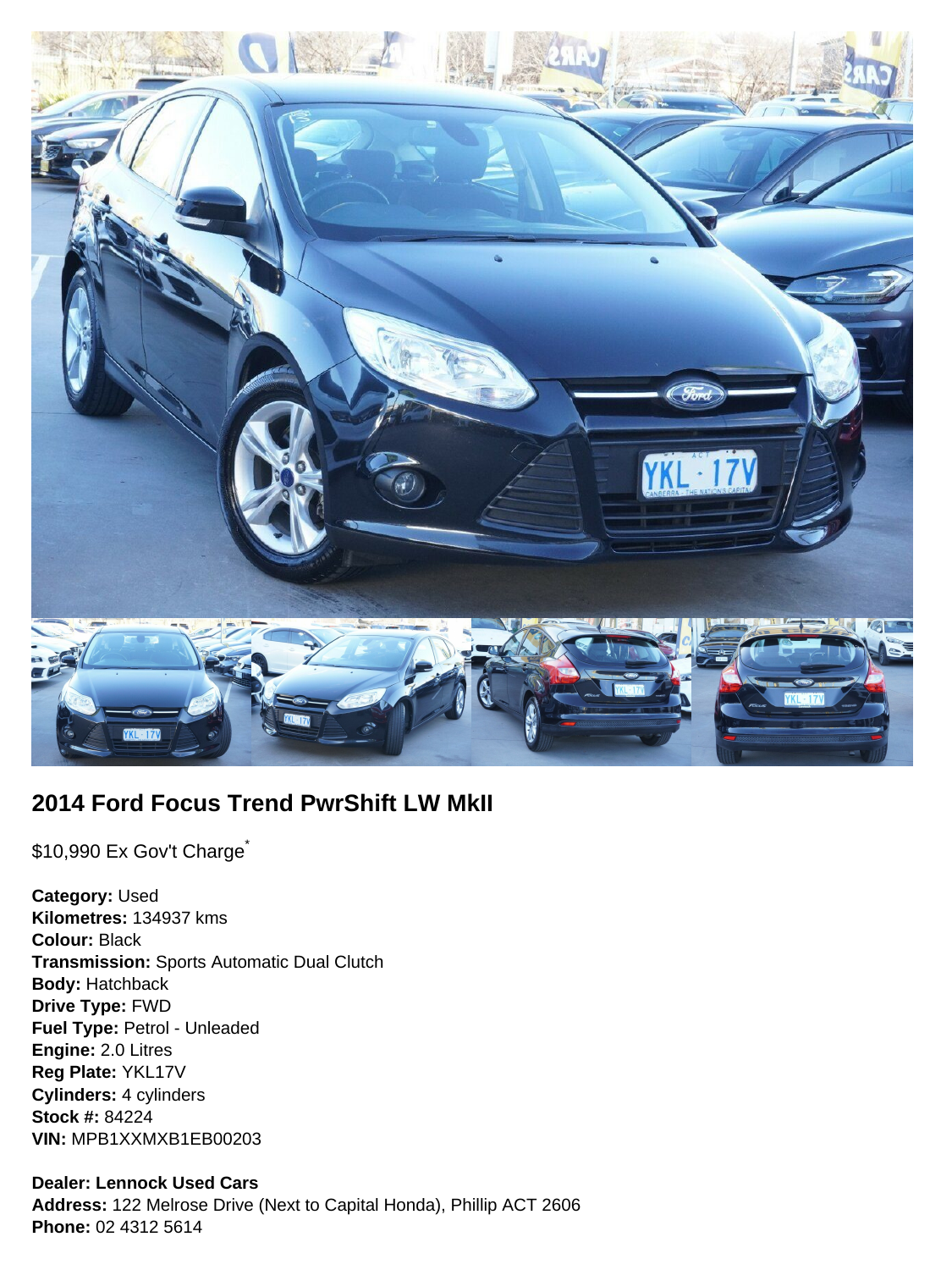# **Dealer Comments**

\*\*\* GREAT VALUE, GENUINE ENQUIRERS PLEASE\*\*\* \*\*\* Just Arrived, Based in ACT, Finance available to approved customers \*\*\* 2014 Safety Options Bluetooth Priced to sell \*\*\* We research our cars on daily bases to provide the most competitive deals for you! \*\*\* \*\*\* COMPETITIVE FINANCE DEALS \*\*\* Why buy from us? We are a major Canberra Dealer for your peace of mind and have been a part of the Canberra Community for over 58 years. We stock over 300 used cars and our new car brands include Volkswagen, Hyundai, Land Rover, Jaguar, Honda, Nissan, Skoda and Ram. All our cars come with an ACT/NSW roadworthy certificate and are workshop tested when required for your peace of mind. We welcome interstate purchases and can arrange delivery Australia wide. Our friendly staff look forward to making your next purchase a great experience! \*PLEASE NOTE: This car is advertised excluding government charges, transfer and registration fees which are payable upon registration in the state of the purchaser. Please check with your sales consultant to confirm build date as often Cars are advertised by Compliant Dates. Vehicle features and Options listed in this advertisement below are automatically supplied by Redbook code for this Make/Model and may not be specific to this vehicle.

\* If the price does not contain the notation that it is "Drive Away No More to Pay", the price may not include additional costs, such as stamp duty and other government charges. Please confirm price and features with the seller of the vehicle.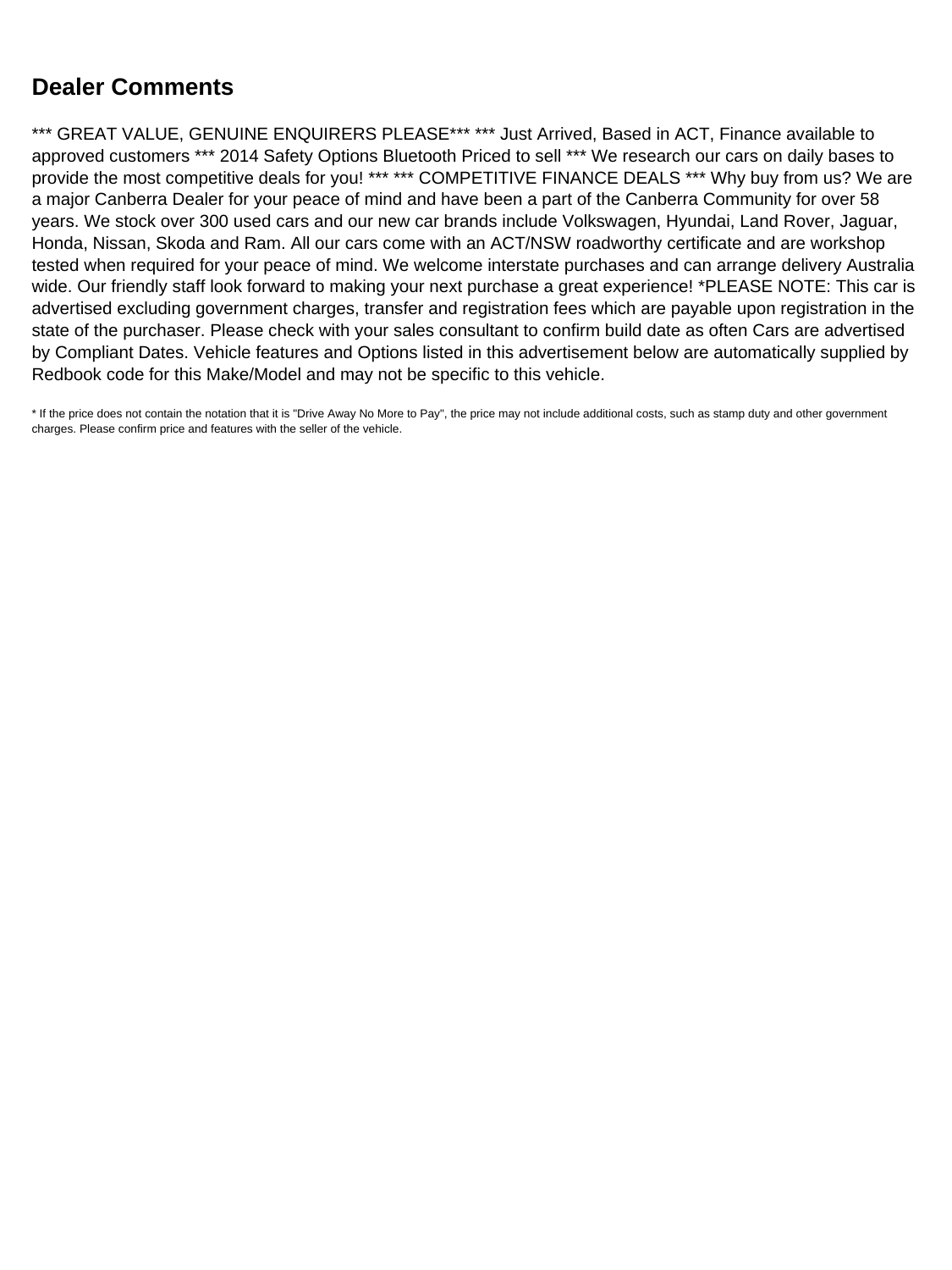# **Features and Specifications**

## **Audio, Visual & Communication**

Audio - Aux Input Socket (MP3/CD/Cassette) Audio - Aux Input USB Socket Audio - Input for iPod Audio - MP3 Decoder Bluetooth System **6 Speaker Stereo** 6 Speaker Stereo CD Player **Multi-function Control Screen** Multi-function Control Screen

## **Instruments & Controls**

Information Display - Drivetrain Trip Computer

#### **Interior**

Trim - Cloth

#### **Lights & Windows**

Power Windows - Front & Rear **Rear Michael Accord Power Windows** - Front & Rear Michael Power Rear Wiper/Washer

## **Safety & Security**

Airbags - Head for 2nd Row Seats Airbags - Side for 1st Row Occupants (Front) Brake Assist Brake Emergency Display - Hazard/Stoplights Central Locking - Remote/Keyless Central Locking - Remote/Keyless Control - Electronic Stability Control - Park Distance Rear Control - Traction Control - Traction ABS (Antilock Brakes) EBD (Electronic Brake Force Distribution) Engine Immobiliser National School and The Hill Holder Seatbelt - Load Limiters 1st Row (Front) Seatbelt - Pretensioners 1st Row (Front) Seatbelts - Lap/Sash for 5 seats Airbag - Driver Airbag - Passenger **Airbags - Head for 1st Row Seats (Front)** 

## **Seating**

Headrests - Adjustable 1st Row (Front) The Meadrests - Adjustable 2nd Row x3 Seats - 2nd Row Split Fold

#### **Steering**

Multi-function Steering Wheel **Power Steering - Electric Assist** Power Steering - Electric Assist Adjustable Steering Col. - Tilt & Reach

#### **Suspension**

Independent Front Suspension **Independent Rear Suspension** 

## **Transmission & Drivetrain**

Active Torque Transfer System

Fog Lamps - Front Intermittent Wipers - Variable